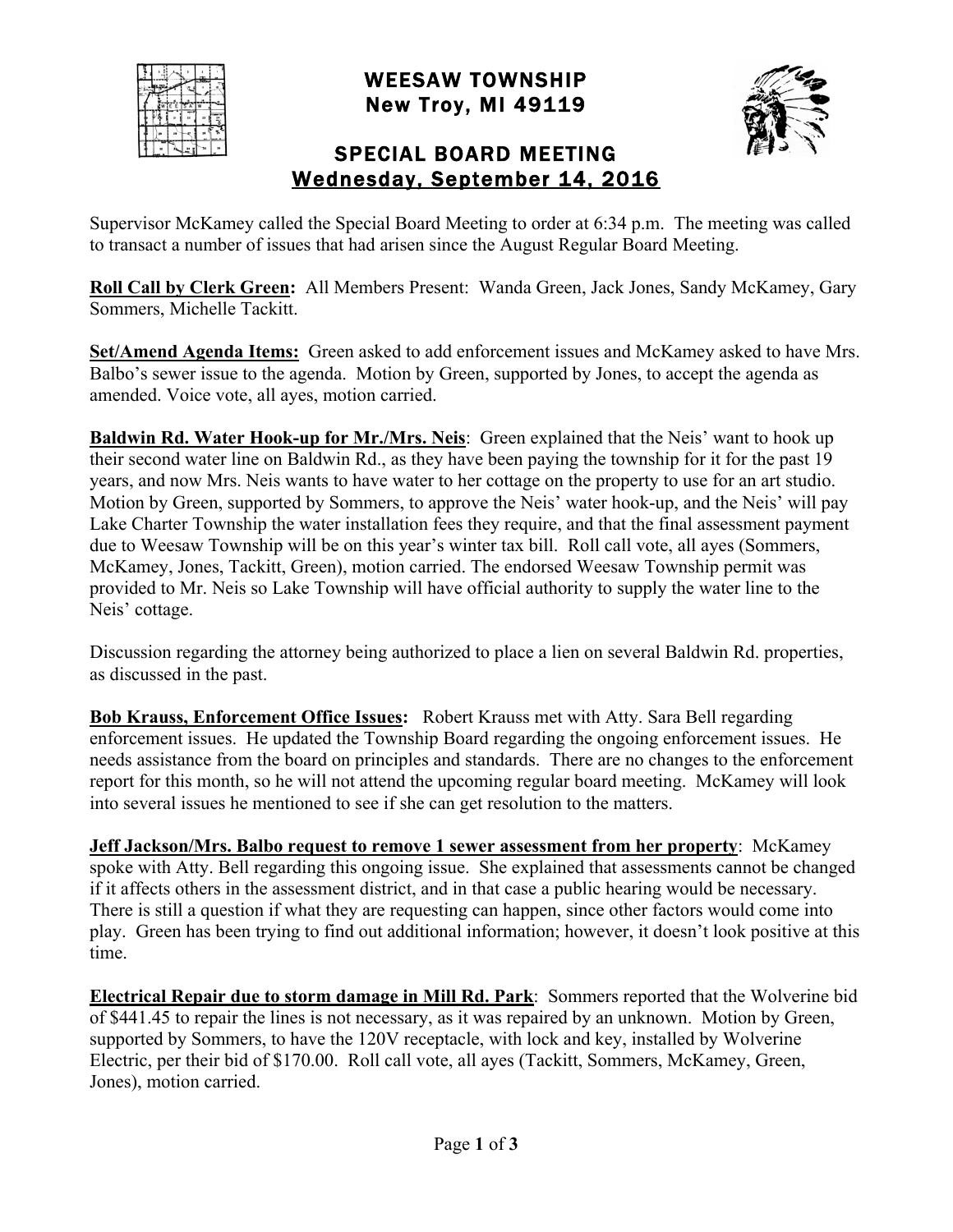The lights in Mill Rd. Park were assigned to the lighting district by Attorney Bell's office.

**Fire Dept. Expenditures:** Sommers reported that the Fire Dept. is planning a pancake breakfast in October. There is no electric for the grill. He suggested that we have Wolverine install a 220V plug and adjust it to accommodate the grill. Motion by McKamey, supported by Green, to accept a bid for providing the necessary changes to the grill work for up to \$500. Roll call vote, all ayes (Jones, McKamey, Sommers, Tackitt, Green), motion carried

White Board – Sommers reported a cost of \$359.99 (no shipping charges, due to Sommers' picking it up at Staples. Motion by Sommers, supported by Jones to spend up to \$450 to purchase the white board as described along with accessories – eraser, pens, and cleaner. Roll call vote, all ayes (Green, Tackitt, McKamey, Jones, Sommers), motion carried.

Fire Dept.'s plugged sewer drain: Burkholder's low bid came in at \$7930.00. Motion by Sommers, supported by Tackitt, to approve Scott Burkholder's \$7,930.00 bid to install a new line to Berrien St.

Permit & tap fees: Motion by Sommers, supported by Jones, to approve \$429 to GRSD for the permit and tap fees. Roll call vote, all ayes (Jones, Sommers, Tackitt, Green, McKamey), motion carried.

**Approve & Returned B&F Insurance paperwork**: Motion by Sommers, supported by Jones, to have Supervisor McKamey, sign the completed paperwork and return to B&F Insurance. Voice vote, all ayes, motion carried. Green secured a reprieve of one week to Sept. 16, as the paperwork was actually due on Sept. 8. McKamey signed the paperwork and Green will promptly fax it to B&F.

**Assessor Angela Story** provided an email explaining that she has arranged that her sister, Marti Gibert, will be taking over the assessor responsibilities. Motion by McKamey, supported by Green, to approve Marti provide assessing responsibilities in Angela Story's maternity absence, contingent upon her qualifications being provided. She will be paid by Angie. Voice vote, all ayes, motion carried.

**Pay Belson Outdoors' Invoice:** Motion by Sommers, supported by McKamey, to pay the Belson invoice in the amount of \$1,100.92 for the large message center (including freight) to be installed in Weesaw Park for the FONT bell project. Roll call vote, all ayes (Green, McKamey, Jones, Tackitt, Sommers), motion carried.

Approve Payment of Road Millage Invoices: 4 invoices were received from B.C.R.C. as follows:

| $\checkmark$ Project 16107 Log Cabin Rd. | Inv. 1813    | \$20,479.00 |
|------------------------------------------|--------------|-------------|
| $\checkmark$ Project 16108 Pardee Rd.    | Inv. 1812    | \$18,169.00 |
| $\checkmark$ Project 16109 Gardner Rd.   | Inv. 1811    | \$22,008.00 |
| $\checkmark$ Project 16110 Hanover Rd.   | Inv. 1810    | \$21,599.00 |
|                                          | <b>Total</b> | \$82,244.00 |

After discussion regarding the shortfall in the millage funds, motion by Sommers, supported by Green, to pay the invoices in the following manner: \$78,500.00 from the road millage fund and the balance of \$3,744.00 from the \$5,000.00 as set aside under project #5 in Resolution 16-06, 4/5/2016 (addendum to FY 2016-17 General Fund Budget, B.C.R.C. Roads Repairs/ Maintenance). Roll call vote, all ayes (Sommers, Jones, McKamey, Tackitt, Green), motion carried.

**Public Comments**: - The 3 policies adopted last month were discussed. The policies can be edited by the attorney as long as they are not violated by firefighter's duties as prescribed by their doctor. –